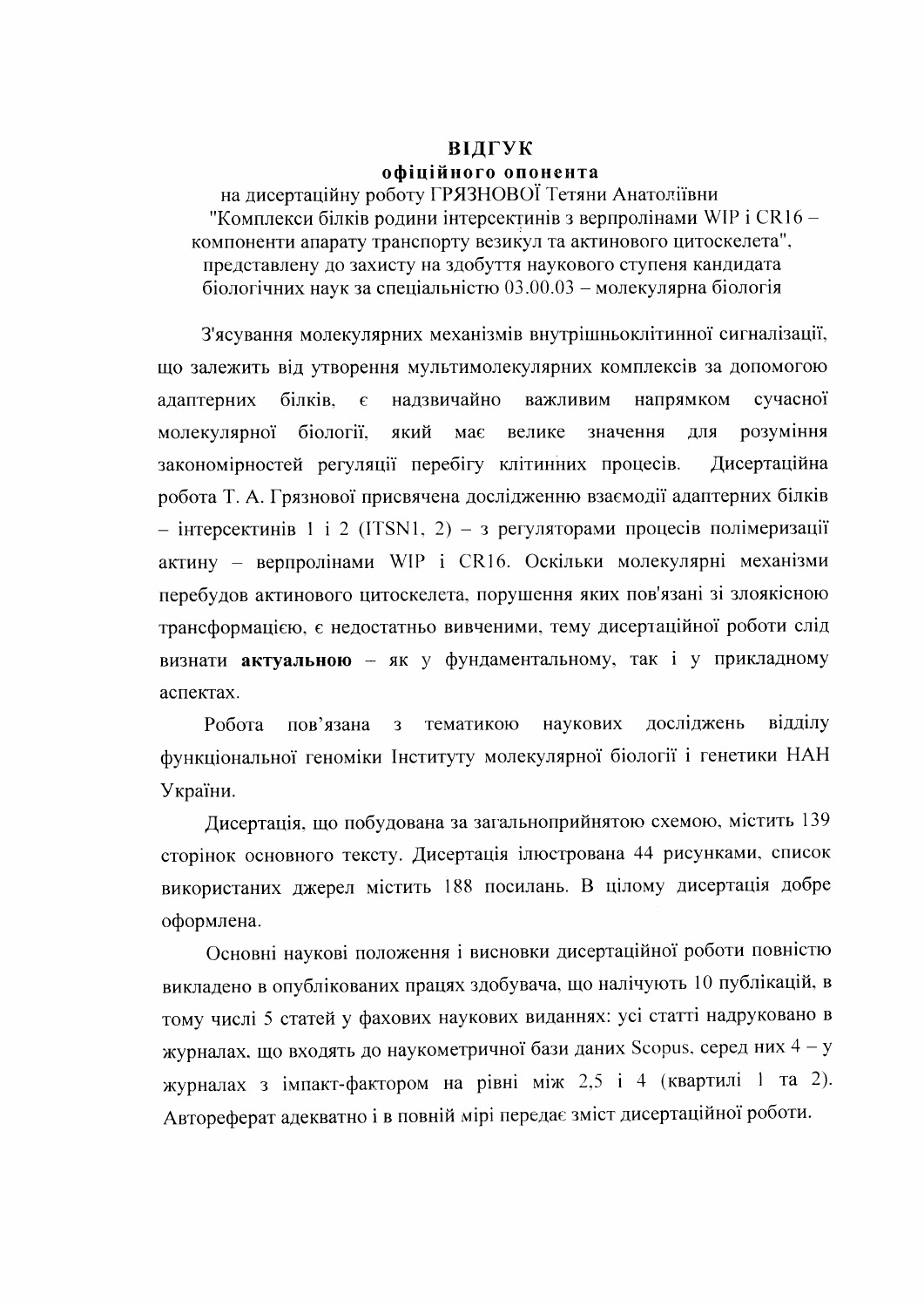Представлений у Розділі 1 літературний огляд щодо загальної характеристики інтерсектинів та їхньої функціональної ролі, а також перебудов актинового цитоскелета за допомогою верпролінів, є стислим, але надзвичайно змістовним - таким, що демонструє високий рівень теоретичної підготовки автора.

У роботі використано широкий набір сучасних методів молекулярної біології, описаних у Розділі 2: синтез і клонування кДНК, електрофорез нуклеїнових кислот і білків, експресія рекомбінантних білків, трансфекція клітин, афінна хроматографія, вестерн-блотинг, еукаріотичних імунопреципітація, імунофлуоресцентний аналіз, конфокальна мікроскопія тошо.

Робота Т. А. Грязнової мала на меті охарактеризувати взаємодії інтерсектинів з двома білками, невідомими раніше у якості партнерів такої взаємодії, - WIP і CR16. Отримані результати представлено у двох підрозділах розділу 3.

Перший підрозділ зосереджено на взаємодіях інтерсектинів з білком WIP, а також його партнером - білком N-WASP. Автором продемонстровано взаємодію ITSN1 з WIP, показано колокалізацію цих двох білків у клітинах, визначено домени двох білків, від яких залежить взаємодія між ними. Представлено докази формування потрійного комплексу ITSN1-WIP-N-WASP та досліджено цікаві взаємовідносини між трьома білками при формуванні такого комплексу. Не обмежившись новою інформацією про взаємодії ITSN1 з WIP, автор отримала дані про функціональну роль такого комплексу: залучення його до регуляції везикулярного транспорту, взаємодію з регуляторною GTPазою RAB4, можливу участь у перебудовах актинового цитоскелета. Крім того, отримано дані, що свідчать про взаємодію WIP і з іншим інтерсектином - ITSN2, та показано присутність обох інтерсектинів, а також комплексу ITSN1-WIP, в інвадоподіях.

У другому підрозділі розділу 3 представлено докази взаємодії обох інтерсектинів з іншим верпроліном - білком CR16. Отримано цікавий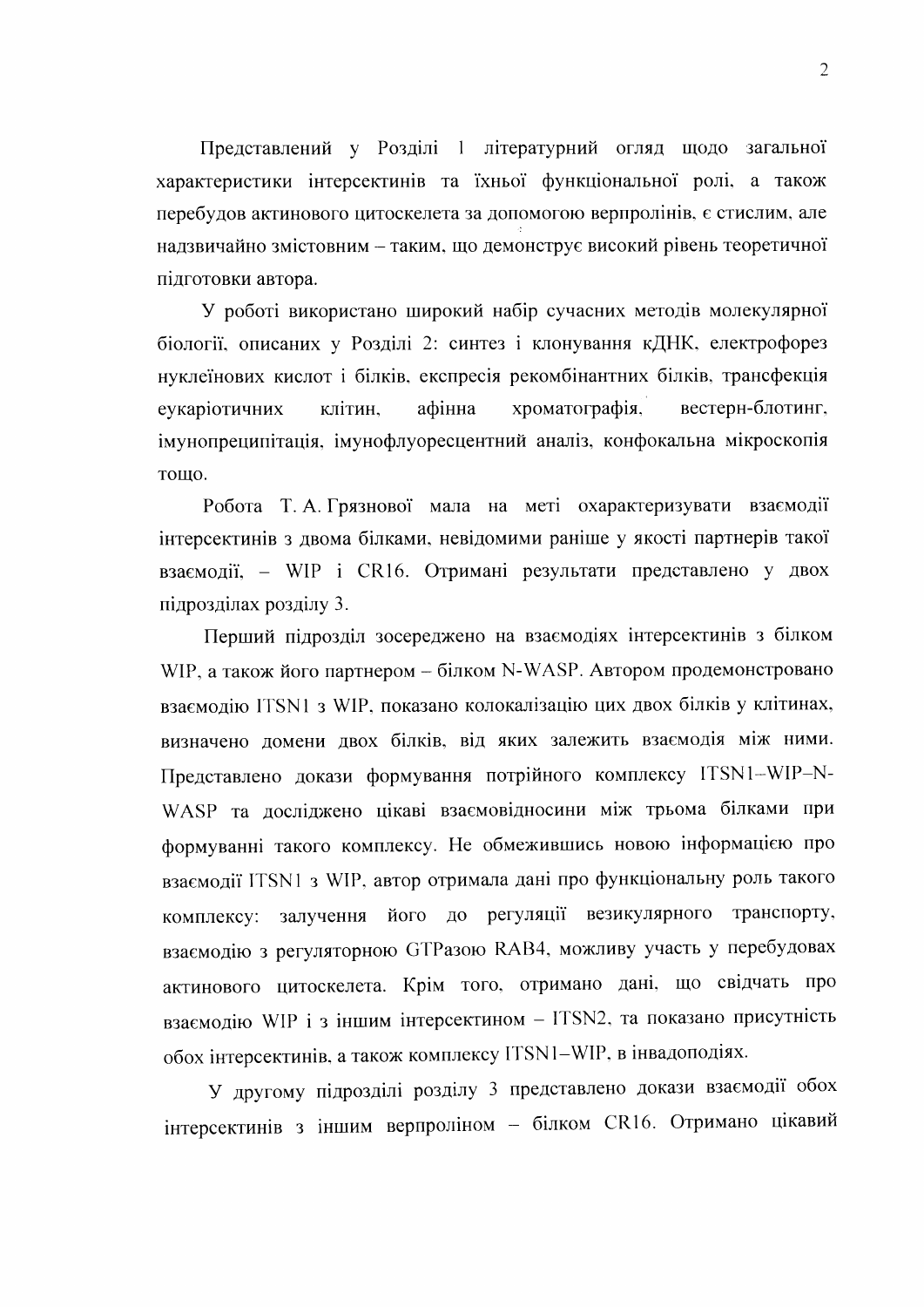результат про те, що ITSN1 не заважає білку CR16 взаємодіяти з актином, а ITSN2 - навпаки, перешкоджає таким взаємодіям. Показано, що білки ITSN1 і CR16 колокалізуються в клітині один з одним, а також з клатрином і актином.

У розділі 4, який присвячено обговоренню отриманих результатів, автор, аналізуючи їх у широкому загальному контексті даних інших дослідників, обґрунтовує модель участі інтерсектинів і білка WIP у регуляції полімеризації актину.

Підсумовуючи сказане вище, можна стверджувати, що наукова і практична цінність дисертаційної роботи Т. А. Грязнової полягає в тому, що в ній вперше ідентифіковані нові білки-партнери інтерсектинів регулятори полімеризації актину WIP і CR16, охарактеризовано взаємодії інтерсектинів з цими білками і визначено функціональну роль таких роботі дані збагачують знання взаємодій. Представлені  $\mathbf{V}$ шодо регуляції полімеризації молекулярних механізмів актину. Оскільки порушення такої регуляції асоційовано зі злоякісною трансформацією, отримані дані можуть бути використані у дослідженнях механізмів канцерогенезу. Наведені у дисертації результати і висновки знайдуть застосування перш за все в наукових дослідженнях у галузях молекулярної біології і медицини, а також у практичних розробках, що проводяться в академічних, освітніх та медичних установах, які працюють над вивченням принципів внутрішньоклітинної сигналізації і механізмів канцерогенезу та пошуком нових підходів у діагностиці ракових захворювань.

Використання сучасних експериментальних методів, застосування експериментальних підходів, що доповнюють один одного, узгодження результатів з існуючими експериментальними даними і отриманих достовірність констатувати дозволяють інших авторів висновками експериментальних результатів та обґрунтованість наукових висновків.

високий рівень демонструє надзвичайно дисертація Загалом. кваліфікації автора - володіння сучасними методами, здатності аналізувати свої результати та узагальнювати їх. До дисертаційної роботи Т. А. Грязнової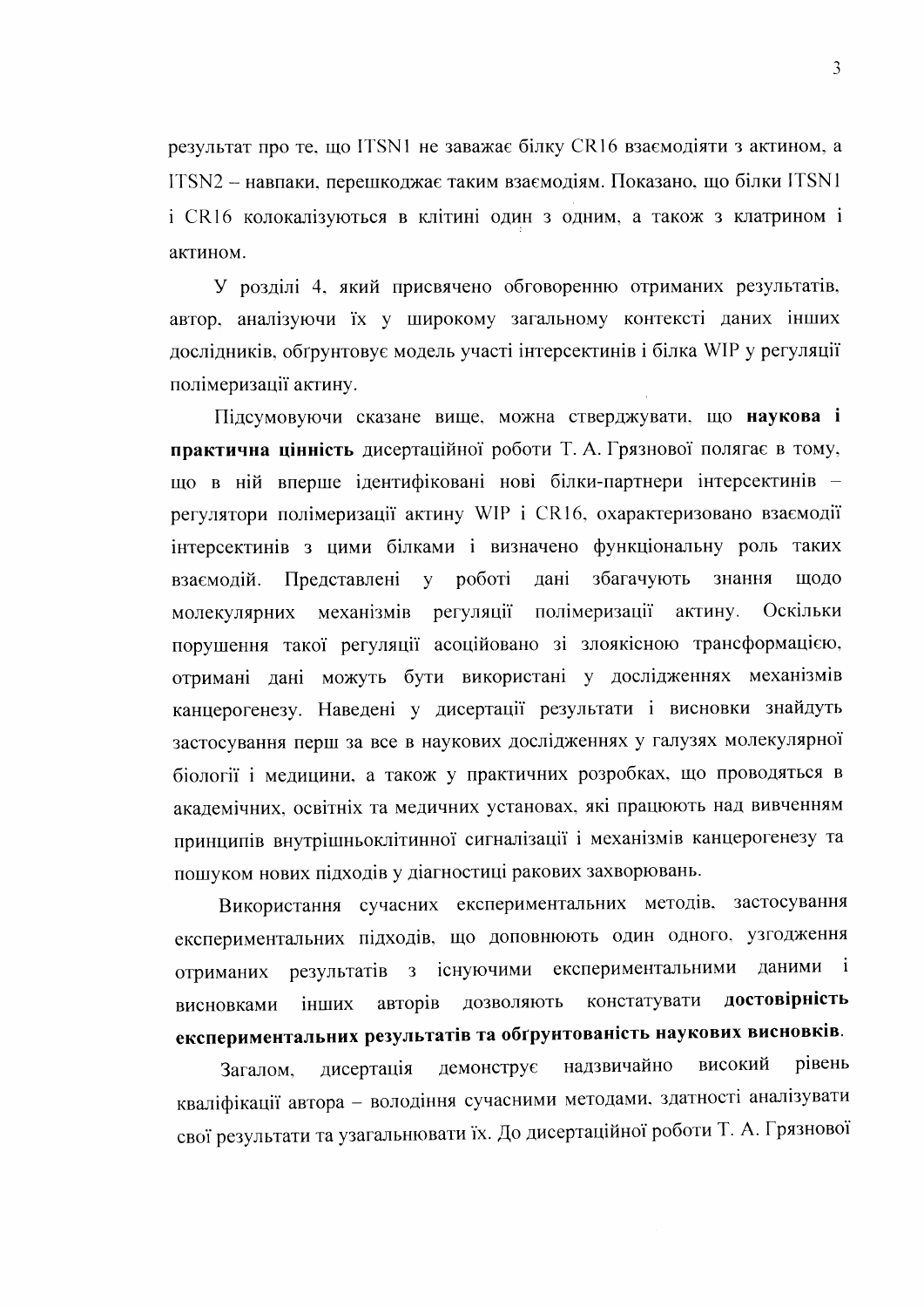принципових зауважень немає. При ознайомленні з дисертацією виникло тільки лекілька запитань.

1. У роботі показано, що ITSN1 може взаємодіяти з білком WIP як безпосередньо, так і в складі потрійного комплексу ITSN1-WIP-N-WASP. Від чого, на думку автора, залежить, який тип комплексу (подвійний чи потрійний) буде переважати в клітині, і яка функціональна різниця між комплексами лвох типів?

2. У розділі 4 висловлюється припущення про те, що "взаємодія ITSN1-S з WIP залучає комплекс WIP/N-WASP до місць, де відбувається реорганізація кортикального актину". Наскільки таке припущення узгоджується з представленими у роботі результатами про те, що у складі потрійного комплексу ITSN1-WIP-N-WASP білок WIP не взаємодіє безпосередньо з ITSN1? Тобто, скоріше, взаємодія ITSN1 з N-WASP рекрутує комплекс WIP/N-WASP до тих чи інших місць.

3. За наведеними у роботі даними, ITSN1 не здатен безпосередньо взаємодіяти з актином. Як тоді пояснити суттєвий вплив надекспресії цього білка (у відсутності надекспресії WIP) на утворення структур, подібних до філоподій?

Наведені запитання жодним чином не впливають на загальну високу оцінку розглянутої роботи.

Висновок щодо відповідності дисертації встановленим вимогам, які пред'являються до кандидатських дисертацій. Дисертаційна робота Грязнової Тетяни Анатоліївни "Комплекси білків родини інтерсектинів з верпролінами WIP і CR16 - компоненти апарату транспорту везикул та актинового цитоскелета" є цілісною, закінченою науковою працею. За своєю актуальністю, методичним рівнем, науковою новизною і практичною цінністю отриманих результатів дисертація повністю відповідає вимогам затвердженого ступенів», наукових присудження  $\pi$ .11 «Порядку Постановою Кабінету Міністрів України від 24 липня 2013 р. №567, які